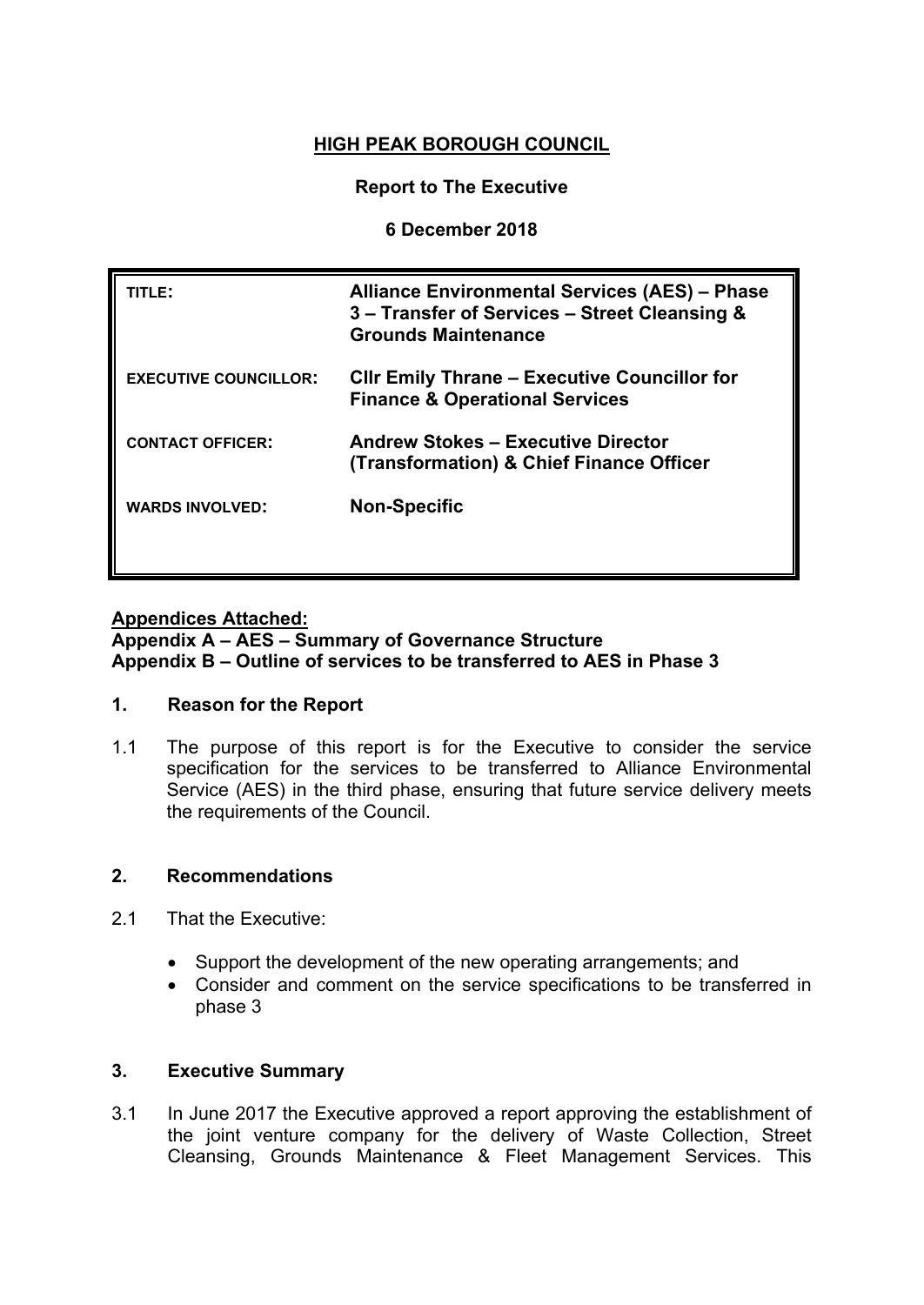confirmed the governance arrangements to allow Alliance Environmental Services (AES) to be fully established (these are summarised in Appendix A).

3.2 The first phase of transfer of services which took place in July 2017 was focussed on this Council's waste collection services following the end of the contract with Veolia. In April 2018 the Executive approved the transfer of services further to be included in phase 2. The second phase included the following service functions:

## *Staffordshire Moorlands*

- Waste collection (including communications & promotion)
- Fleet management

#### *High Peak*

- Waste communications & promotion
- Fleet management
- 3.3 In October 2018 the Executive approved a report that set out the proposed transfer of services to be included in phase 3. The third phase includes the following service functions:

High Peak & Staffordshire Moorlands

- Street cleansing
- Grounds maintenance
- 3.4 As with the second phase, the Executive approved the principle of the transfer of these functions and requested the Community Select Committee to scrutinise the detailed operational arrangements prior to final approval by the Executive in December. The Corporate Select Committee has been requested to scrutinise the financial arrangements. Authority has been delegated to the Chair of the Corporate Select Committee to approve the AES Financial Implications Report, with a copy to be forwarded to other members of the Committee for information.
- 3.5 This report requests that the Executive consider the service specification and delivery arrangements for the services to be transferred in the third phase. An outline of the services included is set out in Appendix B and will be covered in more detail in a presentation at the meeting.

## **4. How this report links with Corporate Priorities**

4.1 One of the four aims of the Council's Corporate Plan is "to protect and improve the environment". The successful delivery of this aim will be underpinned by the development of the new operating arrangements as outlined in this report.

#### **5. Evaluation of Options**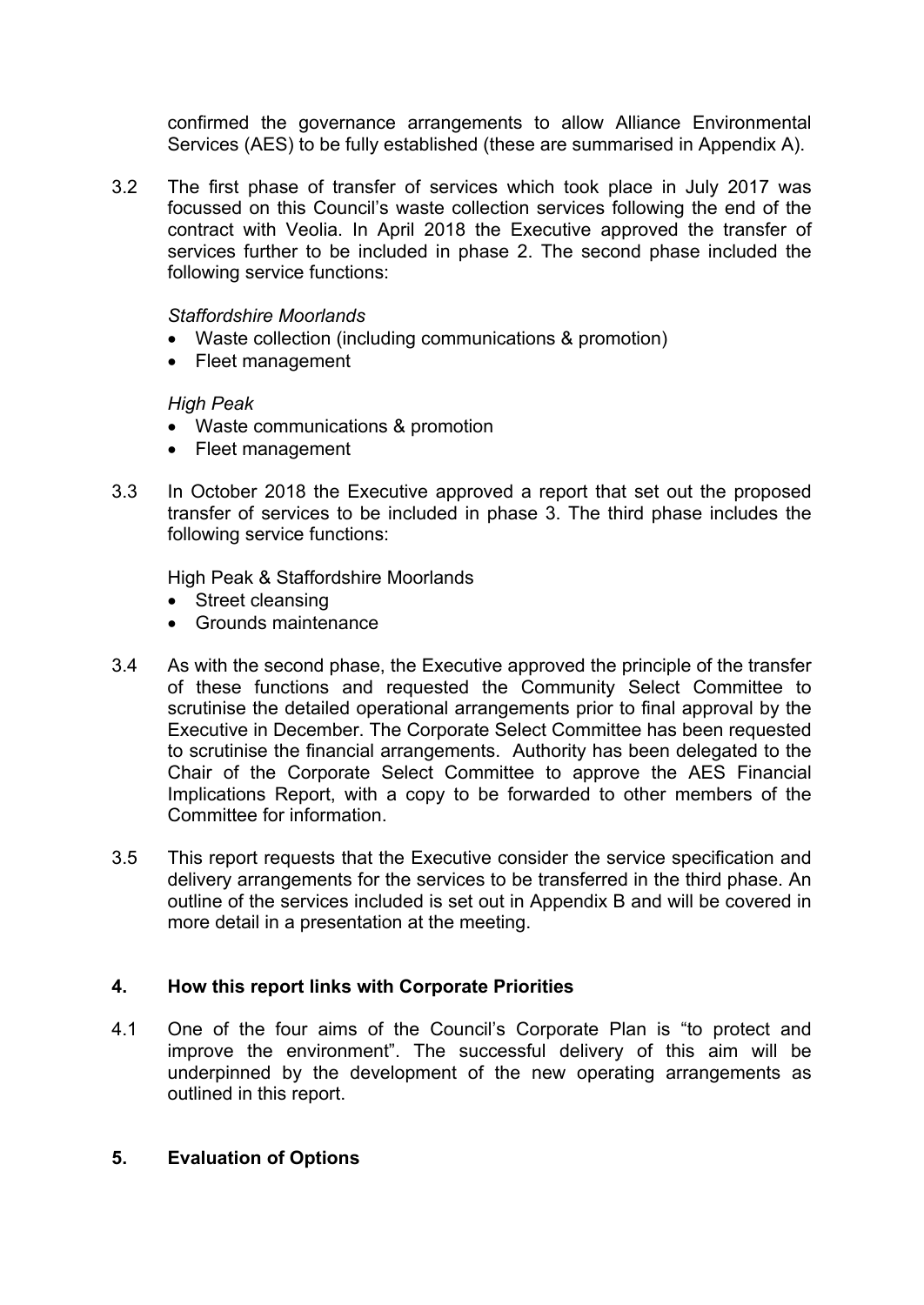5.1 There are no options to consider

#### **6. Implications**

- 6.1 Community Safety (Crime and Disorder Act 1998) None
- 6.2 Workforce No direct implications
- 6.3 Equality and Diversity/Equality Impact Assessment This report has been prepared in accordance with the Council's Equality and Diversity policies.
- 6.4 Financial Considerations The financial savings plan for AES provides for £1.2 million of on-going revenue savings.
- 6.5 Legal The specifications will be developed into detailed schedules that will form part of the Service Operating Agreement that sets out the services provided by AES to the Council
- 16.6 Sustainability None
- 6.7 External Consultation Not applicable
- 6.8 Risk Assessment Not applicable

# **ANDREW P STOKES Executive Director (Transformation) & Chief Finance Officer**

**Background Papers Location Contact details**

Nicola Kemp – Operational Manager (Contract Management) Tel: 01538 395400 EXT. 4426 Email: [nicola.kemp@staffsmoorlands.gov.uk](mailto:nicola.kemp@staffsmoorlands.gov.uk)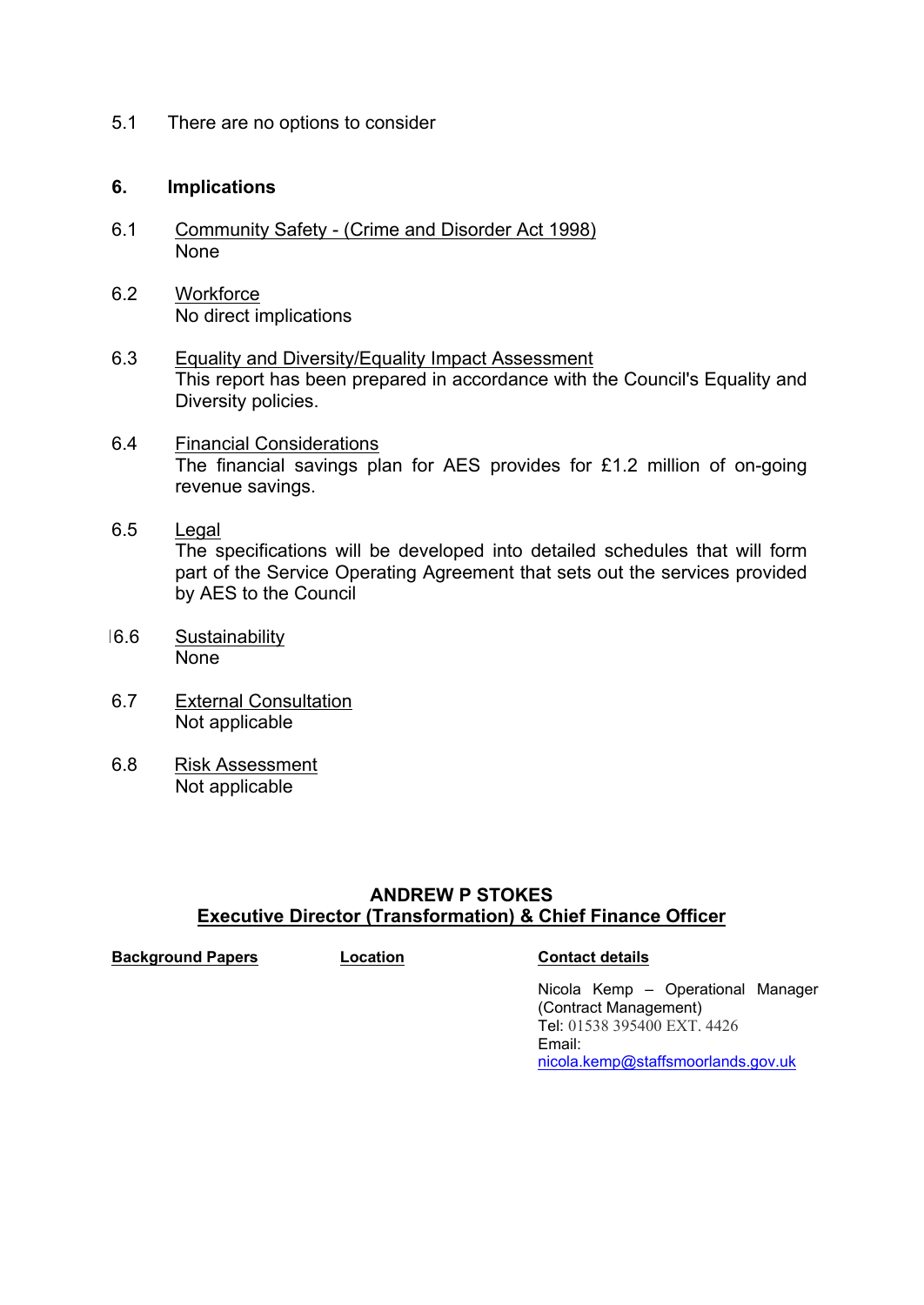# **APPENDIX A**

# **Summary of Governance Arrangements**

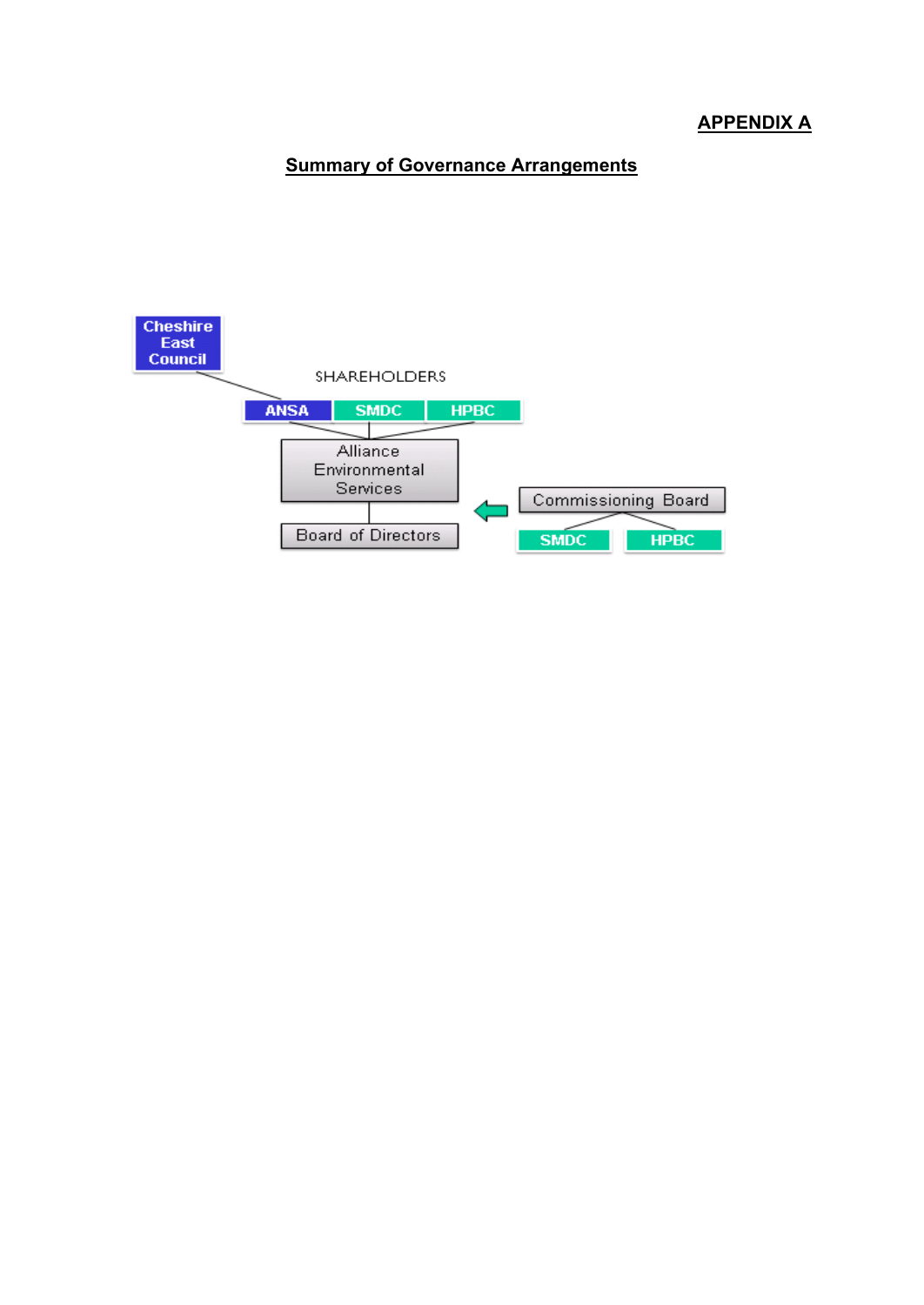# **Outline of services to be transferred to AES in Phase 3**

# *Street Cleansing Services:*

- Litter picking including the removal of drug related litter
- Litter bin installation, replacement and scheduled emptying
- Emptying of Parish and Town council bins where agreement is in place
- Scheduled highway mechanical street sweeping incl. Council car parks, parks, depots, leisure centres and cemeteries
- Removal of fly tipping from the highway, private land (upon request) or council land
- Removal of dog fouling in streets, parks and public places
- Removal of dead animals (road kill) from the highway
- Removal of graffiti and fly posting from public and private land where applicable
- Installation of new and replacement of damaged street nameplates
- Gritting of council land i.e. car parks, leisure centre car parks and some highway areas (HPBC provide on behalf of DCC)
- Enforcement activities Stencilling, sign erection, gathering evidence, issuing FPN'S, court appearances
- Supporting other departments with office moves, large equipment relocation, house waste clearances
- Weed spraying on Council land
- Highway weed spraying (HPBC provide service on behalf of DCC)
- Bus shelter cleaning
- Gully emptying in depots
- Supporting community litter picks with equipment and staffing resource
- Supporting major tourist events, litter clearance and temporary infrastructure i.e. bins
- Gully emptying (HPBC provide contracted service on behalf of DCC)
- Collation of KPI data such as 195 Inspections and Hotspot data
- Closing of height restriction barriers on some car parks
- Undertaking private sweeping for local businesses

# *Horticulture:*

- Maintenance of closed church yards, memorial safety testing
- Maintenance of cemeteries, grave digging, memorial safety inspections (plus records)
- Grounds maintenance services including; mowing, planting, litter picking of parks, playing fields and other open spaces
- Playground inspections, maintenance and repairs
- Allotments management, maintenance, rents, lists
- Friends group coordination
- Ad hoc restoration, community projects
- Flail mowing (HP provide management of contract on behalf of DCC)
- In Bloom, Keep Britain Tidy & Tidy Village support
- Green Flag applications, assessments